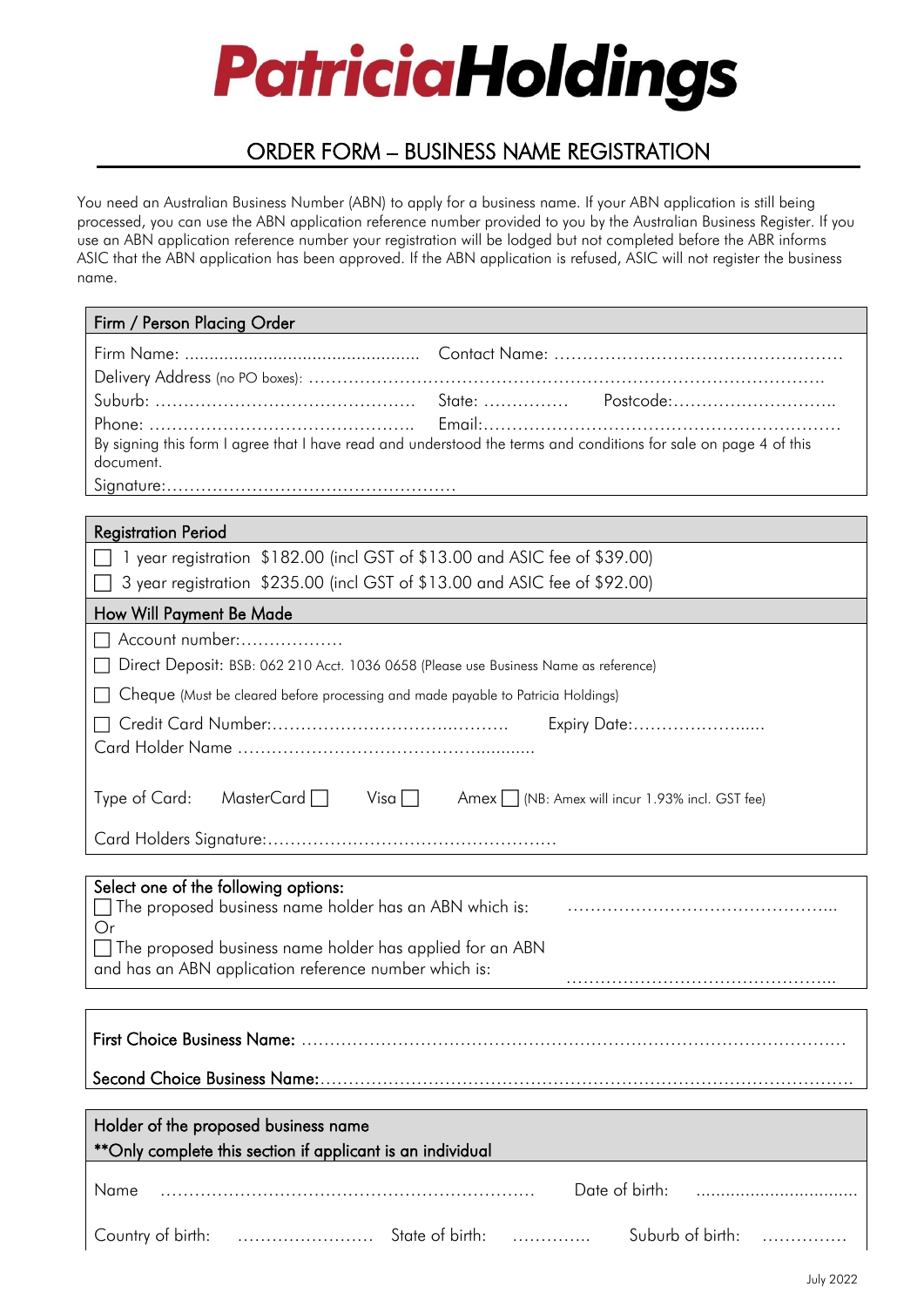| Email address:<br><b>Residential Address</b>                                                                                                                                                                                                                                                                                                   |                                        |              |        |  |  |
|------------------------------------------------------------------------------------------------------------------------------------------------------------------------------------------------------------------------------------------------------------------------------------------------------------------------------------------------|----------------------------------------|--------------|--------|--|--|
|                                                                                                                                                                                                                                                                                                                                                |                                        |              |        |  |  |
| Building/Property name:                                                                                                                                                                                                                                                                                                                        |                                        |              |        |  |  |
| Floor/Level:                                                                                                                                                                                                                                                                                                                                   |                                        |              |        |  |  |
| <b>Street Address:</b>                                                                                                                                                                                                                                                                                                                         |                                        |              |        |  |  |
| Suburb:<br>.                                                                                                                                                                                                                                                                                                                                   |                                        |              |        |  |  |
| Holder of the proposed business name                                                                                                                                                                                                                                                                                                           |                                        |              |        |  |  |
| **Only complete this section if applicant is a Company                                                                                                                                                                                                                                                                                         |                                        |              |        |  |  |
| Name                                                                                                                                                                                                                                                                                                                                           |                                        |              |        |  |  |
| Representative of the holder of the business name<br>In the event that the business name holder is a Trust or an Incorporated Association, you will need to<br>appoint at least one representative who can be contacted by the public about the business.<br>** Only complete this section if applicant is a Trust or Incorporated Association |                                        |              |        |  |  |
| Individual                                                                                                                                                                                                                                                                                                                                     | Date of birth:<br>Place of birth:      |              |        |  |  |
|                                                                                                                                                                                                                                                                                                                                                |                                        |              |        |  |  |
|                                                                                                                                                                                                                                                                                                                                                |                                        |              |        |  |  |
|                                                                                                                                                                                                                                                                                                                                                | <b>Residential Address:</b>            |              |        |  |  |
|                                                                                                                                                                                                                                                                                                                                                |                                        |              |        |  |  |
|                                                                                                                                                                                                                                                                                                                                                |                                        |              |        |  |  |
|                                                                                                                                                                                                                                                                                                                                                | the control of the control of the con- |              |        |  |  |
| $\overline{\mathsf{OR}}$                                                                                                                                                                                                                                                                                                                       | Suburb:                                | Postcode:    | State: |  |  |
| Company                                                                                                                                                                                                                                                                                                                                        |                                        |              |        |  |  |
| Address For Service - this is where all correspondence will be sent *This will be available to the public                                                                                                                                                                                                                                      |                                        |              |        |  |  |
|                                                                                                                                                                                                                                                                                                                                                | <b>Building/Property name:</b>         |              |        |  |  |
| Floor/Level:                                                                                                                                                                                                                                                                                                                                   |                                        | Unit/Office: |        |  |  |
| Street Address:                                                                                                                                                                                                                                                                                                                                |                                        |              |        |  |  |
| Suburb:<br>Postcode:<br>State:<br>.                                                                                                                                                                                                                                                                                                            |                                        |              |        |  |  |
| .<br>Principal Place of Business (No PO Boxes) *This will be available to the public                                                                                                                                                                                                                                                           |                                        |              |        |  |  |
| <b>Building/Property name:</b>                                                                                                                                                                                                                                                                                                                 |                                        |              |        |  |  |
| Unit/Office:<br>Floor/Level:                                                                                                                                                                                                                                                                                                                   |                                        |              |        |  |  |
| Street Address:                                                                                                                                                                                                                                                                                                                                |                                        |              |        |  |  |
|                                                                                                                                                                                                                                                                                                                                                |                                        |              |        |  |  |
| Suburb:                                                                                                                                                                                                                                                                                                                                        |                                        | Postcode:    | State: |  |  |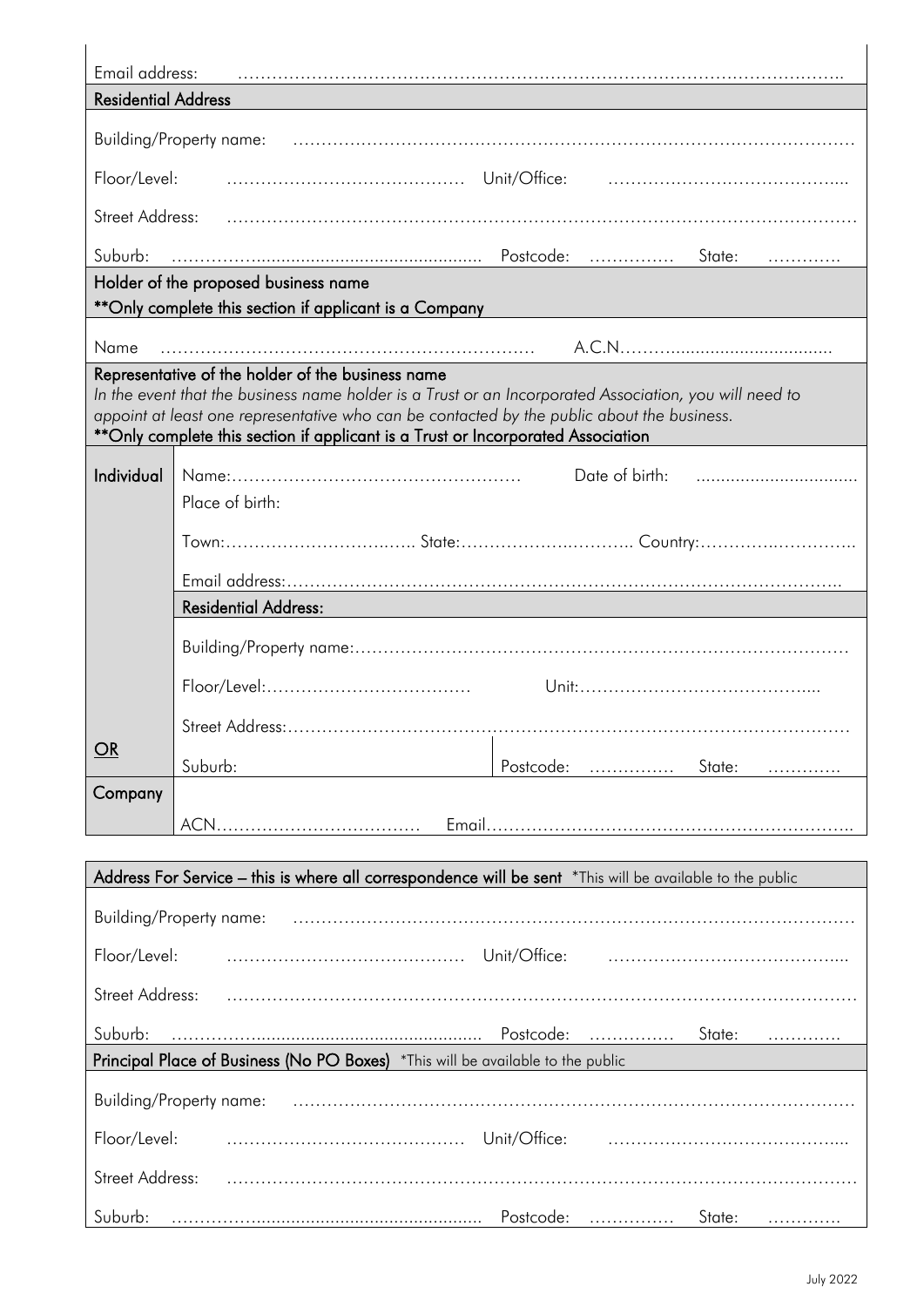| Email address to be used by ASIC to send notices:<br>This will not be available to the public<br>Mobile phone number to be used by ASIC to send<br>notices by SMS: |  |
|--------------------------------------------------------------------------------------------------------------------------------------------------------------------|--|
| This will not be available to the public and is NOT compulsory                                                                                                     |  |
|                                                                                                                                                                    |  |

#### Eligibility:

The applicant must declare that the following statements are true for the applicant and for each person involved in the management of the applicant entity to determine eligibility to register a business name, including:

- If the applicant is a body corporate each director and secretary (and their equivalents) of the body corporate;
- If the applicant is a partnership each partner of the partnership;
- If the applicant is an unincorporated association of other body, each member of the committee of management of the unincorporated association or body;
- If the applicant is a Trust each Trustee of the Trust.
	- □ I am not disqualified from managing corporations under section 206B(1) of the Corporations Act 2001
	- $\Box$  Within the last 5 years I have not been:
		- convicted of, or
		- released from prison after being convicted of, and serving a term of imprisonment for, any of the criminal offences referred to in section 32(1)(c) or (d) of the Business Names Registration Act 2011

#### Things to be aware of:

Read and tick all the boxes:

 $\Box$  Registering a business name does not give the holder exclusive name rights. The holder may be subject to legal action for using a business name that has the potential to mislead the public.

 The holder may be inadvertently infringing someone else's trade mark with the proposed business name. Choosing a business name that infringes an existing trade mark can be a costly exercise – it could mean hefty legal bills, drawn out disputes and even the closure of the business. That is why it's so important to undertake a trade mark (TM) check. Visit IP Australia to search trademarks.

 A holder that is part of a franchise needs consent from the franchise owner to use the business name. Visit the Franchise Council of Australia for more information about franchises.

 The holder should check for any state of territory business licences that may be required. Get tailored information about government-related licences, registrations and permits at the Australian Business Licence and Information Service (ABLIS).

- The holder many want to register a domain name in addition to the business name. For more information and to search for available domain names before applying for a business name see the Australian Domain Name Administrator (AUDA).
- The privacy notice on ASIC Connect explains how they collect and disseminate the information provided in this application.

#### Declaration:

I hereby declare that:

- I am the applicant or I am the applicant's lawyer or accountant and the applicant has given me the authority to authorise Patricia Holdings to lodge this application.
- This application is submitted under, and is compliant with, the terms and conditions of the ASIC Electronic Lodgement Protocol
- To the best of my knowledge, the information supplied in this application is complete and accurate (it is an offence to provide false or misleading information to ASIC).

I hereby authorise Patricia Holdings to lodge this application and make the above declarations on my behalf:

Signed: …………………………………………………………………………………………..